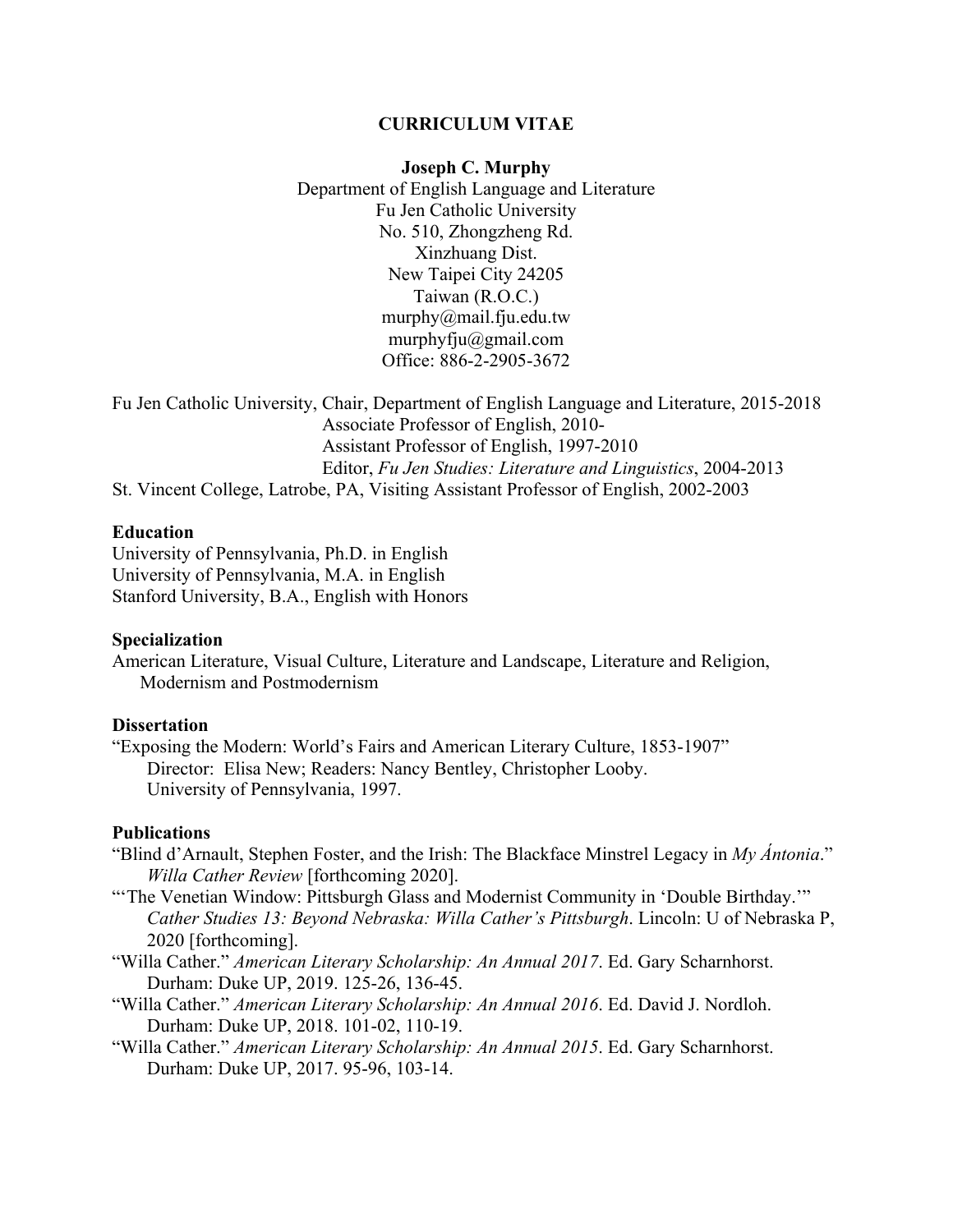- "Ántonia and Hiawatha: Spectacles of the Nation." *Cather Studies 11: Willa Cather at the Modernist Crux*. Lincoln: U of Nebraska P, 2017. 64-90 (NSC 99-2410-H-030-014-MY3)
- "The Rise of Godfrey St. Peter: Cather's Modernism and the Howellsian Pretext." *Cather Studies 10: Willa Cather and the Nineteenth Century*. Lincoln: U of Nebraska P, 2015. 243- 60. (NSC 99-2410-H-030-014-MY3)
- "Wagnerism and American Modernism: Rereading Willa Cather's 'A Wagner Matinée.'" *Wagner and Literature: New Directions*. Spec. issue of *Forum for Modern Language Studies* 50.4 (Oct. 2014): 405-25. A&HCI. (NSC 102-2410-H-030-064-MY2).
- "'Far Shore': The Post-Apocalyptic Coast in Cormac McCarthy's *The Road*." *The City and the Ocean: Journeys, Memory, Imagination*. Ed. Jonathan White and I-Chun Wang. Newcastle upon Tyne: Cambridge Scholars Publishing, 2012. 174-91. (NSC 98-2410-H-030-048)
- "Cather's 'Twilight Stage': Aestheticism, Tonalism, and Modernist Sentiment." *Willa Cather and Aestheticism: From Romanticism to Modernism*. Ed. Sarah Cheney Watson and Ann Moseley. Madison, NJ: Fairleigh Dickinson UP, 2012. 95-110. (NSC 97-2410-H-030-040)
- "Cather's Ruskinian Landscapes: Typologies of the New World." *Cather Studies 8: A Writer's Worlds*. Lincoln: U of Nebraska P, 2010. 228-45.
- "The Genius Revisited: Willa Cather and Spirit of Place." *Willa Cather Newsletter & Review* 54.1 (June 2010): 4-11. (NSC 97-2410-H-030-040)
- "The Dialectics of Seeing in Cather's Pittsburgh: 'Double Birthday' and Urban Allegory." *Cather Studies, Volume 7: Willa Cather as Cultural Icon*. Lincoln: U of Nebraska P, 2007. 253-68. Rpt. in *Short Story Criticism*. Ed. Jelena O. Krstovic. Vol. 153. Detroit: Gale, 2011.
- "Repatching the Tailor: Violence on Rosicky's Urban Frontiers." *Violence, the Arts, and Willa Cather*. Ed. Joseph Urgo and Merrill Skaggs. Madison, NJ: Fairleigh Dickinson UP; London: Associated UP, 2007. 228-37. Rpt. in *Short Story Criticism*. Ed. Jelena O. Krstovic. Vol. 153. Detroit: Gale, 2011.
- "Nervous Tracery: Modern Analogies between Gothic Architecture and Scholasticism." *Concentric: Literary and Cultural Studies* 33.1 (March 2007): 75-85. A&HCI, THCI.
- "Learning from Atlanta: Prophecy and Postmodernism in Flannery O'Connor's *Wise Blood*." *Literature and Belief* 26.2 (Dec. 2006): 13-37.
- "Distant Effects: Whitman, Olmsted, and the American Landscape." *Mickle Street Review: An Electronic Journal of Whitman and American Studies* 17/18 (2005) http://msr-archives.rutgers.edu/archives/Issue%201718/pages/Scholarship/Murphy.htm
- "Strange Capabilities: Space, Grace, and Modernism in the Short Fiction of Flannery O'Connor and Leo Tolstoy." *Literature and Belief* 24.1,2 (2004): 217-38.
- "Through the Veil: Flannery O'Connor, Dante, and Medieval Exegesis." *Literature and Belief* 23.2 (2003): 27-43.
- 墨樵 (Joseph C. Murphy) 〈苦悶的微笑:四重層次解讀法──從但丁到歐康諾〉("The Smile of Agony: Four-Level Interpretation from Dante Alighieri to Flannery O'Connor.") (謝惠 英 譯) 《中外文學 Chung Wai Literary Monthly》中世紀專輯:但丁《神曲》 及美 國中世紀主義 第三十三卷 第六期 九十二年十一月號 61-73 頁.
- "The Smile of Agony: Four-level Exegesis from Dante to Flannery O'Connor." *From Shadows to Light: Dante and His Times*. Spec. issue of *Fu Jen Studies* 35 (2003): 115-26.
- "'Interchangeable Attractions': Henry Adams, World's Fairs, and the Architecture of Empire." *Reading for the New Millennium: Selected Essays from PKU-SUNYA International Conference on American Literature and Culture*. Ed. Huang Zongying. Beijing, 2003. 420- 31.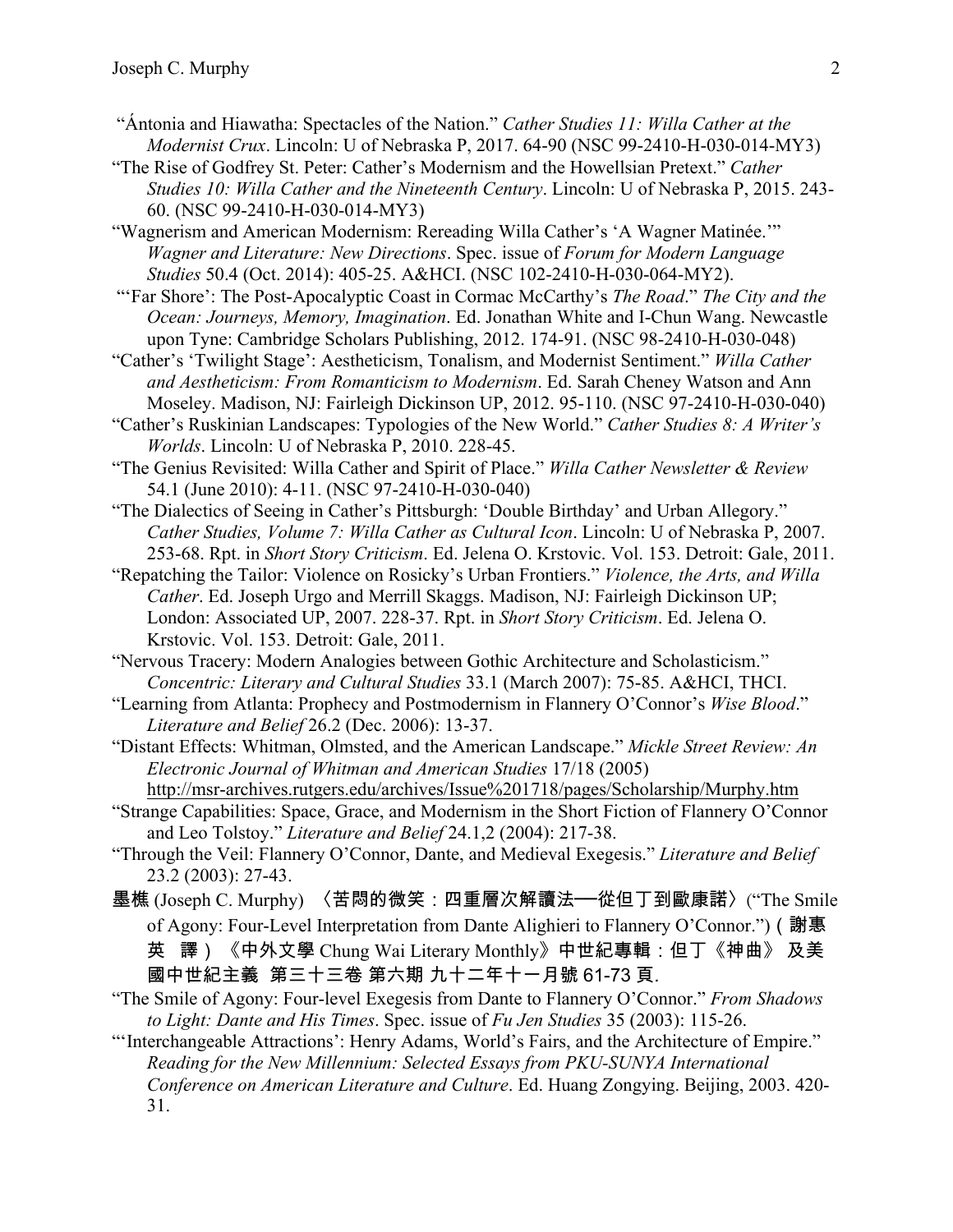- Rev. of *The Best and Fairest Land: Images of China in Medieval Europe*, by Nicholas Koss. *NTU Studies in Language and Literature* 9 (2000): 331-36. THCI.
- "The Loafer and the Loaf-Buyer: Whitman, Franklin, and Urban Space." *Modern Language Studies* 28.2 (1998): 41-54.
- "Whitman's *Passagen-Werk*: *Leaves of Grass* and the Nineteenth-Century Exposition." *Fu Jen Studies: Literature and Linguistics* 31 (1998): 51-64.
- "Protestantism." *The Oxford Companion to Women's Writing in the United States*. Ed. Cathy N. Davidson and Linda Wagner-Martin. New York: Oxford UP, 1994. 711-12.
- "The Architecture of Education." *Montage* (Winter 1991): 101-110.
- "Cather's Re-Vision of American Typology in *My Ántonia*." *Willa Cather: Family, Community, and History (The BYU Symposium).* Ed. John J. Murphy. Provo: Brigham Young U, 1990. 213-19.
- "*Shadows on the Rock* and *To the Lighthouse*: A Bakhtinian Perspective." *Willa Cather Pioneer Memorial Newsletter Special Literary Issue* 31 (1987): 31-37.

### **Volume Edited**

*From Shadows to Light: Dante and His Times*. Spec. issue of *Fu Jen Studies* 35 (2003).

### **Conference Papers**

- "From 'Mansoul" to 'de Cane-brake': Biblical Typology and Blackface Minstrelsy in *Sapphira and the Slave Girl*." Seventeenth International Willa Cather Seminar, Shenandoah U, Winchester, VA, 17 June 2019.
- "Blind d'Arnault, Stephen Foster, and the Irish: The Blackface Minstrel Legacy in *My Ántonia*." Cather Symposium: Ireland. Limavady, Northern Ireland. June 30, 2018.
- "'Foregone Conclusions': Howells's Venice, America's Civil War, and Global Risk." 2017 International Conference on Cross-Cultural Studies: Intercultural Adaptation, Globalization, and Risk. Fu Jen Catholic U, Taipei. Oct. 6, 2017.
- "The Venetian Window: Pittsburgh Glass and Modernist Community in Cather's 'Double Birthday.'" Sixteenth International Willa Cather Seminar. Duquesne U, Pittsburgh, PA. June 12, 2017.
- "'Empire of the Sand': Venice, Wagner, and *The Song of the Lark*." Fragments of Desire: Cather and the Arts. Fifteenth International Cather Seminar. U of Nebraska-Lincoln. June 9, 2015.
- "Musical Frontiers: Wagnerism and Modernism in 'A Wagner Matinée.'" Cather in Europe/ Europe and Cather. Centro Studi Americani, Rome. June 13, 2014.
- "Wagnerism and American Modernism: Rereading Cather's 'A Wagner Matinée.'" Dialogue and Intertext: Theory and Practice. 2014 International Symposium on Cross-Cultural Studies. Fu Jen U, Taipei. May 3, 2014.
- "Ántonia and Hiawatha: Spectacles of the Nation." Willa Cather: Canyon, Rock, and Mesa Country. Fourteenth International Cather Seminar. Northern Arizona U, Flagstaff, AZ. June 17, 2013. Invited Plenary Presentation. (NSC 99-2410-H-030-014-MY3)
- "Coney Island and the Mind: Spectacles of Modernism in Willa Cather's 'Coming, Aphrodite!'" Spectacle. Twentieth Annual Conference of the English and American Literature Association, Republic of China. Fu Jen U, Taipei. Nov. 24, 2012. (NSC 99-2410-H-030- 014-MY3)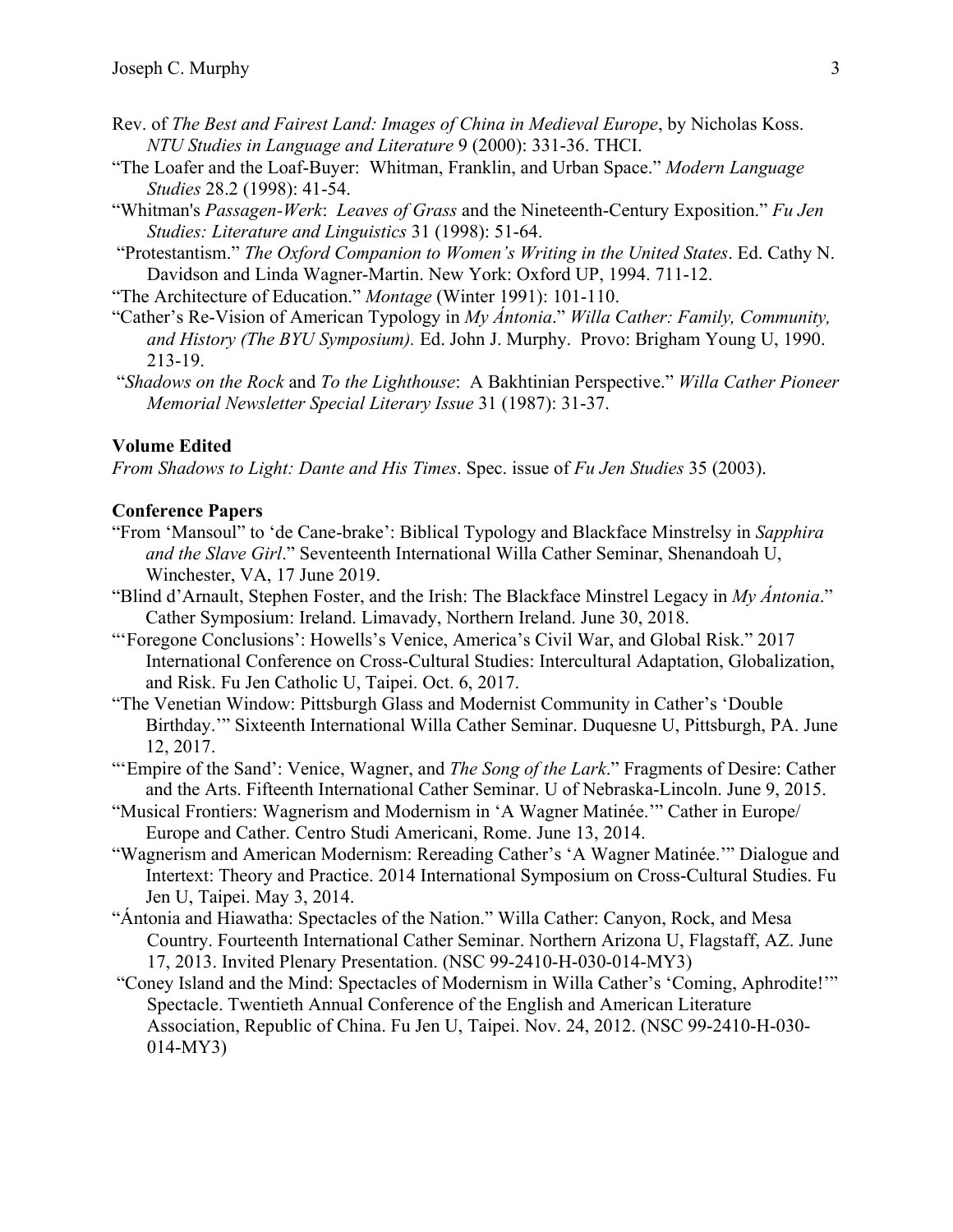- "The Rise of Godfrey St. Peter: Cather's Modernism and the Howellsian Pretext." Willa Cather and the Nineteenth Century. Thirteenth International Cather Seminar. Smith College, Northampton, MA. June 22, 2011. (NSC 99-2410-H-030-014-MY3)
- "'Far Shore': The Post-Apocalyptic Coast in Cormac McCarthy's *The Road*." The City and the Ocean: Urbanity, (Im)migration, Memory, and Imagination. International Conference of the Center for Humanities and Social Sciences. National Sun Yat-sen U, Kaohsiung, Taiwan. Oct. 16, 2010. (NSC 98-2410-H-030-048)
- "Cather's 'Picture Writing': Inscription, Memory, and Modernism." American Literature Association Annual Conference. Hyatt Regency, San Francisco. May 27, 2010. (NSC 98- 2410-H-030-048)
- "Cather at Chicago's Art Institute: American Tonalism and Modern Sentiment." Cather, Chicago, and Modernism. Twelfth International Cather Seminar. University Center, Chicago. June 26, 2009. (NSC 97-2410-H-030-040)
- "The Genius Revisited: Willa Cather and the Spirit of Place Tradition." The Keyboard in the Garden: An Interdisciplinary Conference on Literature and Mediated Nature. Association for the Study of Literature and the Environment (ASLE) Off-Year Symposium. Delaware Valley College, Doylestown, PA. June 28, 2008.
- "Cather's Ruskinian Landscapes: Typologies of the New World." Willa Cather: A Writer's Worlds. Eleventh International Cather Seminar. Abbaye Saint-Michel de Frigolet, Provence, France. June 28, 2007.
- "Nervous Tracery: Modern Analogies between Gothic Architecture and Scholasticism." Seventh Annual Fu Jen Medieval Conference. Fu Jen U, Taipei. Apr. 22, 2006.
- "Re-patching the Tailor: The Violence of 'Neighbour Rosicky.'" Violence, the Arts, and Cather. Tenth International Cather Seminar. U of Nebraska-Lincoln. June 24, 2005.
- "Distant Effects: Whitman, Olmsted, and the American Landscape." Whitman and Place Conference. Rutgers U, Camden, NJ. Apr. 22, 2005.
- "Landscapes of Grace in the Short Fiction of Flannery O'Connor and Tolstoy." Fifth Literature and Belief Symposium. Center for the Study of Christian Values in Literature. Provo, UT. Mar. 18, 2004.
- "'Double Birthday': The Dialectics of Seeing in Cather's Pittsburgh." Cather as Cultural Icon. Ninth International Cather Seminar. Bread Loaf, VT. June 1, 2003.
- "Sublime Online: Teaching American Literature through Painting." Teaching Literature with Multimedia Conference. Fu Jen U, Taipei. May 15, 2002.
- "The Smile of Agony: Four-Level Interpretation from Dante Alighieri to Flannery O'Connor." From Shadows to Light: Dante and His Times. Third Annual Fu Jen Medieval Conference. Fu Jen U, Taipei. Mar. 21, 2002.
- "Symbolism and the City in John P. McNamee's *Diary of a City Priest*." Visions of the Spiritual in Contemporary Literature. Fourth International Conference on Literature and Religion. Fu Jen U, Taipei. Nov. 24, 2001.
- "'Interchangeable Attractions': Henry Adams, World's Fairs, and the Architecture of Empire." Reading for the New Millennium: A Global Dialogue on American Literature and Culture in a Time of Change. PKU-SUNYA International Conference on American Literature and Culture. Beijing U, China. Oct. 26, 2001.
- "Realism and Hyperreality: Howells, World's Fairs, and the Problem of Narrative." American Studies Association. Washington, DC. Oct. 31, 1997.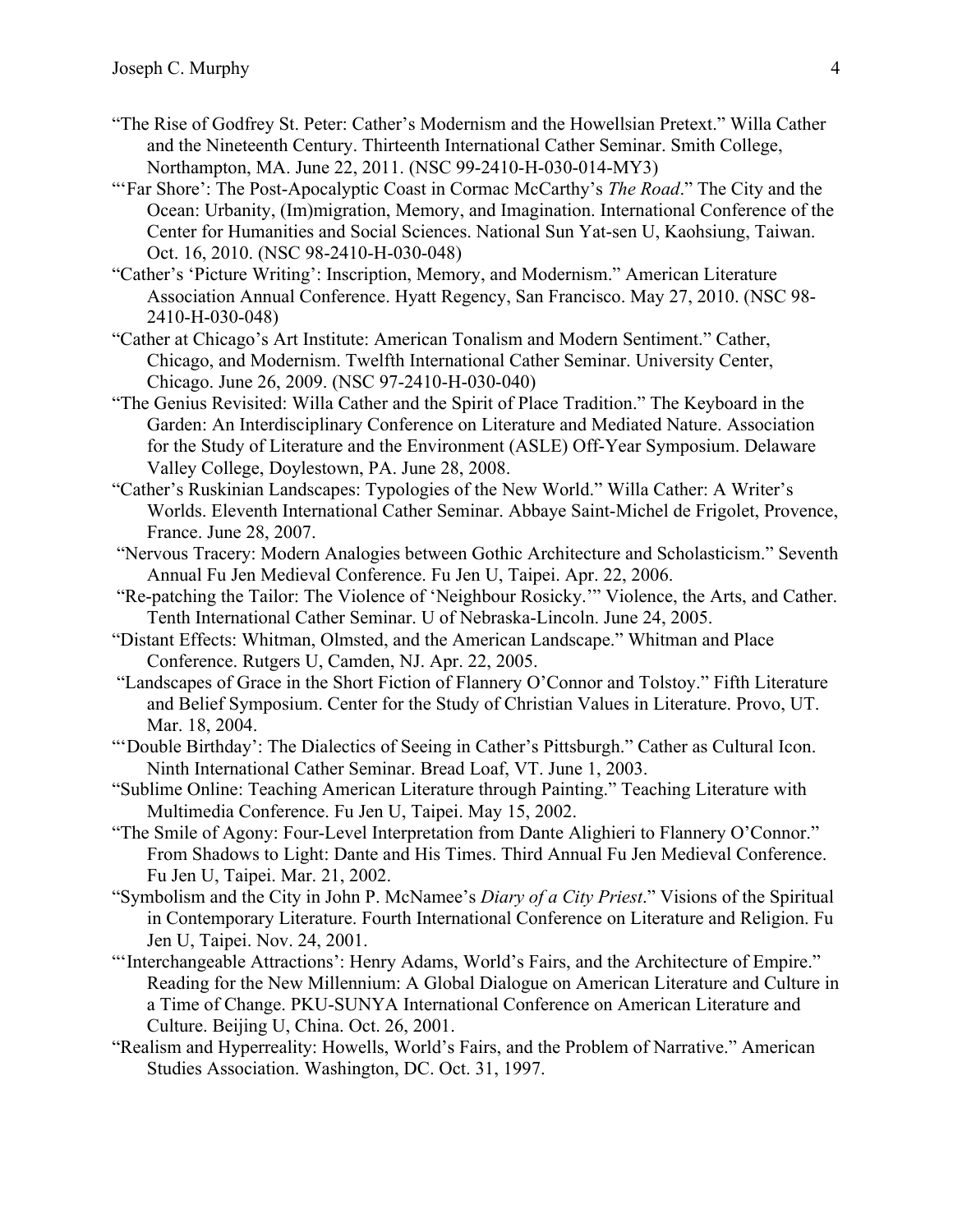- "The Loafer and the Loaf-Buyer: Whitman, Franklin, and Urban Space." Northeast Modern Language Association Meeting. Philadelphia. Apr. 4, 1997.
- "Whitman's *Passagen-Werk*: *Leaves of Grass* and the Nineteenth-Century Exposition." American Studies Association Annual Meeting. Pittsburgh. Nov. 12, 1995.
- "The Spaces of Taulkinham: Prophecy and Postmodernism in *Wise Blood*." Flannery O'Connor Seventieth Birthday Symposium. Center for the Study of Christian Values in Literature. Brigham Young U, Provo, UT. Nov. 9, 1995.
- "Primitivism, Modernism, and Excavation in Cather's *The Professor's House*." Western Literature Association Annual Meeting. Denton, TX. Oct. 5, 1990.
- "Primitivism and Difference: Archeology as Metaphor in *The Professor's House*." Fourth National Cather Seminar. Santa Fe, NM. June 21, 1990.
- "Redemptive and Providential Perspectives of History in *My Ántonia*." Western Literature Association Annual Meeting. Eugene, OR. Oct. 6, 1988.

### **Invited Lectures**

- "Literature and the Theory of Knowledge." Taipei European School. Taipei, Taiwan. Apr. 12, 2016.
- "Exposing the Modern: Whitman and World's Fairs." Department of English and American Studies. U of Bayreuth, Bayreuth, Germany. Jan. 24, 2013.
- "University of Bayreuth-Fu Jen University Dual Degree Program." Department of English and American Studies. U of Bayreuth, Bayreuth, Germany. Jan. 24, 2013.
- "Literature and the Visual Arts." Inter-art Comparative Literature seminar, Graduate Institute of Comparative Literature, Fu Jen U, Taipei. May 21, 2007.
- "Making Connections: Teaching Literature and Culture with Multimedia Resources." Fu Jen U, Taipei. June 2, 2006.
- "Landscapes and Cityscapes." Schutte Library, Fu Jen U, Taipei. Nov. 9, 2005.
- "Kindred Spirits: American Painters and Writers." English Department, National Taipei U of Technology, Taipei. Dec. 7, 2004.

## **Project Grants**

- "Fictions of Exhibition: The Museum in American Realism and Modernism" (MOST 108-2410- H-030-009) 2019/08/01-2020/07/31.
- "Crossing Over: Blackface Minstrelsy in Willa Cather's Fiction" (MOST 106-2410-H-030-010) 2017/08/01-2018/07/31.
- "Willa Cather and the American Image of Venice," Ministry of Science and Technology, Taiwan (MOST 104-2410-H-030-041-MY2) 2015/08/01-2017/07/31.
- "Wagnerism and Spectacle in Willa Cather's Modernism," National Science Council, Taiwan (NSC 102-2410-H-030-064-MY2) 2013/08/01-2015/07/31.
- "Willa Cather, Allegory, and Cultural Modernity," National Science Council, Taiwan (NSC 99- 2410-H-030-014-MY3) 2010/08/01-2013/07/31.
- "Landscape and Allegory in Willa Cather's Modernism," National Science Council, Taiwan (NSC 98-2410-H-030-048) 2009/08/01-2010/07/31.
- "Picture Writing: Willa Cather, Modernism, and Landscape Aesthetics," National Science Council, Taiwan (NSC 97-2410-H-030-040) 2008/08/01-2009/07/31.
- "Exposing the Modern: World's Fairs and American Literary Culture, 1853-1907," National Science Council, Taiwan (NSC 89-2411-H030-010) 1999/08/01-2000/07/31.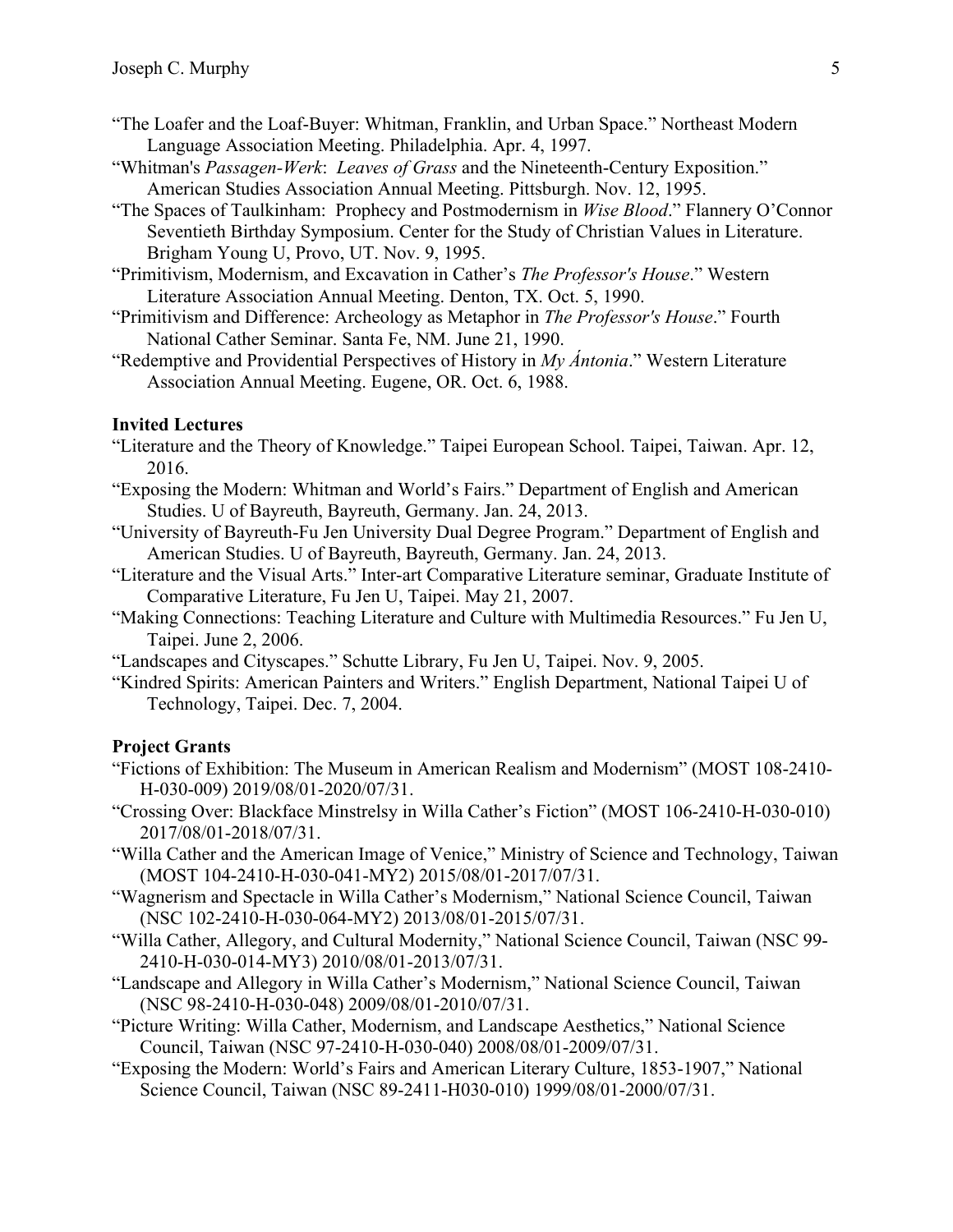Willa Cather and William Faulkner. Literature and Culture Teaching Database (LCTD). National Taiwan University. Spring 2005.

Teaching Grant, Web-Assisted and Distance Learning Committee, Fu Jen University, 2003-04. American Literature and Painting. Literature and Culture Teaching Database (LCTD). 2002.

Teaching Literature with Multimedia Project (in conjunction with National Central University), Nineteenth Century American Literature and Visual Art, National Science Council, 2001

「人文社會科學教育改進計畫」<英文系語言與文學網路課程(2):

進階課程與聲音與影像教材的製作>. 教育部顧問室, 1999.

## **Honors and Awards**

Distinguished MOST Project Execution Award 2015, 2016, 2017 (「104, 105, 106 年度獲「科 技部補助大專校院獎勵特殊優秀人才獎勵」 )

Distinguished NSC Project Execution Award 2012, 2013, 2014 (「101, 102, 103 年度獲「國科 會補助大專校院獎勵特殊優秀人才獎勵」 )

Fu Jen Research Award, Fu Jen University 2013, 2012, 2008, 2005, 2002 (102, 101, 97, 94, 91 學年度獲「輔仁大學教師及研究人員成果獎勵」)

Fu Jen Indexed Journal Publication Award 2014/2/12 (103 學年度獲「輔仁指標性期刊論文獎 勵」)

 $\lceil \pm \sqrt{2} \rceil$  Teaching Award  $\lceil 2012 \rceil$  (101 年中華民國私立教育事業協會獎項 大勇獎)

Fu Jen Distinguished Teaching Award, Fu Jen University 2009 (98 學年度「輔仁大學教師教 學績優獎勵」)

Ten-Year Service Award, 2007

Fu Jen Teaching Achievement Award, Fu Jen University, 2005 (94 學年度第 1 學期獲「輔仁 大學教學成果獎」)

National Science Council, Taiwan, Research Award for "Exposing the Modern: World's Fairs and American Literary Culture, 1853-1907" (Diss. U of Pennsylvania, 1997), 1998. 1998 年 博士論文獲國科會研究獎勵

## **MA Theses Directed**

"Escape and Art in Five Short Stories by Willa Cather." Jing Chien Huang. July 2019.

"A Foucauldian Reading of Hawthorne's *The Scarlet Letter*: Guilt and Punishment." Jenny Ting-Ya Wang. July 2017.

"'Speechless Feeling': The Wagnerian Sublime in Willa Cather's *The Song of the Lark*." Andrew P. Wu. July 2016.

"Evil as the Defective Use of Good: A Study of the Demonic in Flannery O'Connor's *The Violent Bear It Away."* Eleanor Tsan. July 2016.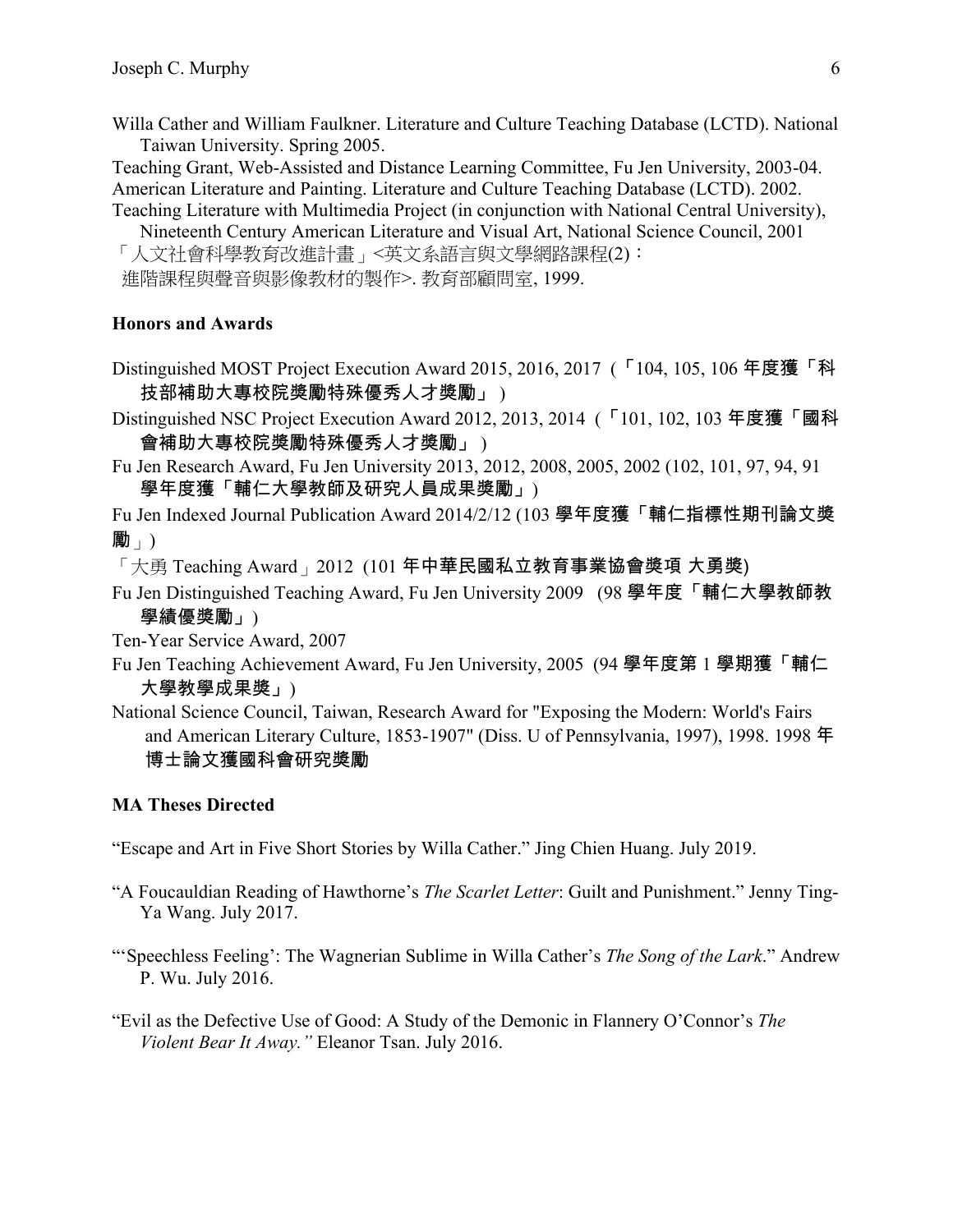- "Slave Rebellion, Allegory and Sadomasochism in Shakespeare's *The Comedy of Errors* and Poe's 'The Murders in the Rue Morgue.'" Luis Alberto Cabrera Lendof. July 2015. (coadvisor)
- "'I Had a Lover's Quarrel with the World': Ambivalent Relationships in Robert Frost's Poetry." Rebecca Wei-Ni Tsai. July 2014.
- "Bartleby, the Metropolitan: A Simmelian Reading of Herman Melville's 'Bartleby, the Scrivener.'" Johny Wei-Chun Kao. June 2012.
- "Paradoxes of Fusion and Fragmentation in Juxtaposed Dyads: Reconstruction of Gender Identity in Toni Morrison's *Love*." Charity Chun-yin Liu. May 2008.
- "Sensation, Imitation, and Selfhood in William Faulkner's Dysfunctional Sanctuary." Josephine Jia-hui Huang. Oct. 2007.
- "From Confinement and Hybridity to Integration: Body in Limbo of Intertextuality in Toni Morrison's *Beloved*." Anne Chia-Hui Chen. July 2007.
- "From the External to the Internal: The Relation between Recurrent Image(rie)s and Identity Crisis in Willa Cather's *My Ántonia*." Lynn Yu-Ling Tzeng. June 2007.
- "Domains of Horror: Spatial Identity and Narrative Resolution in Edgar Allan Poe's Tales." Andrea Yi- Hsueh Wu. Mar. 2007.
- "Abjection and Transgression: A Psychoanalytical Reading of Mina Loy's Avant-Garde Poetics." Carol Yi-Wei Lin. July 2006.
- "Call and Response, Passing and Integration: The Musical Structure of Jean Toomer's *Cane*." Chris Cheng-hsuan Wu. July 2006.
- "Seeing 'The Real Thing': The Aesthetics of Impressionism in Henry James's *The Ambassadors*." Allison Tzu-yu Lin. June 2001.

### **Dissertation and Thesis Committees**

- "The Images of Chinese Women in Ezra Pound's *Cathay*, *The Cantos*, and *Shih-ching*. Kenghsiung Chen. PhD Dissertation Proposal Committee. Graduate Institute of Cross-Cultural Studies, Fu Jen U. Mar. 21, 2015
- "Semiotic Memory: From *Memoria* to Ricoeur and Derrida." Wen-Ling Su. PhD Dissertation Committee. Graduate Institute of Cross-Cultural Studies, Fu Jen U. Jan. 28, 2015.
- "'Of Course You Can Repeat the Past': Desiring Narrative, Narrating Desire in Fitzgerald's *The Great Gatsby*." Serena Shaw-luen Hsieh. MA Thesis Committee. English Department, National Taipei U of Technology. June 27, 2013.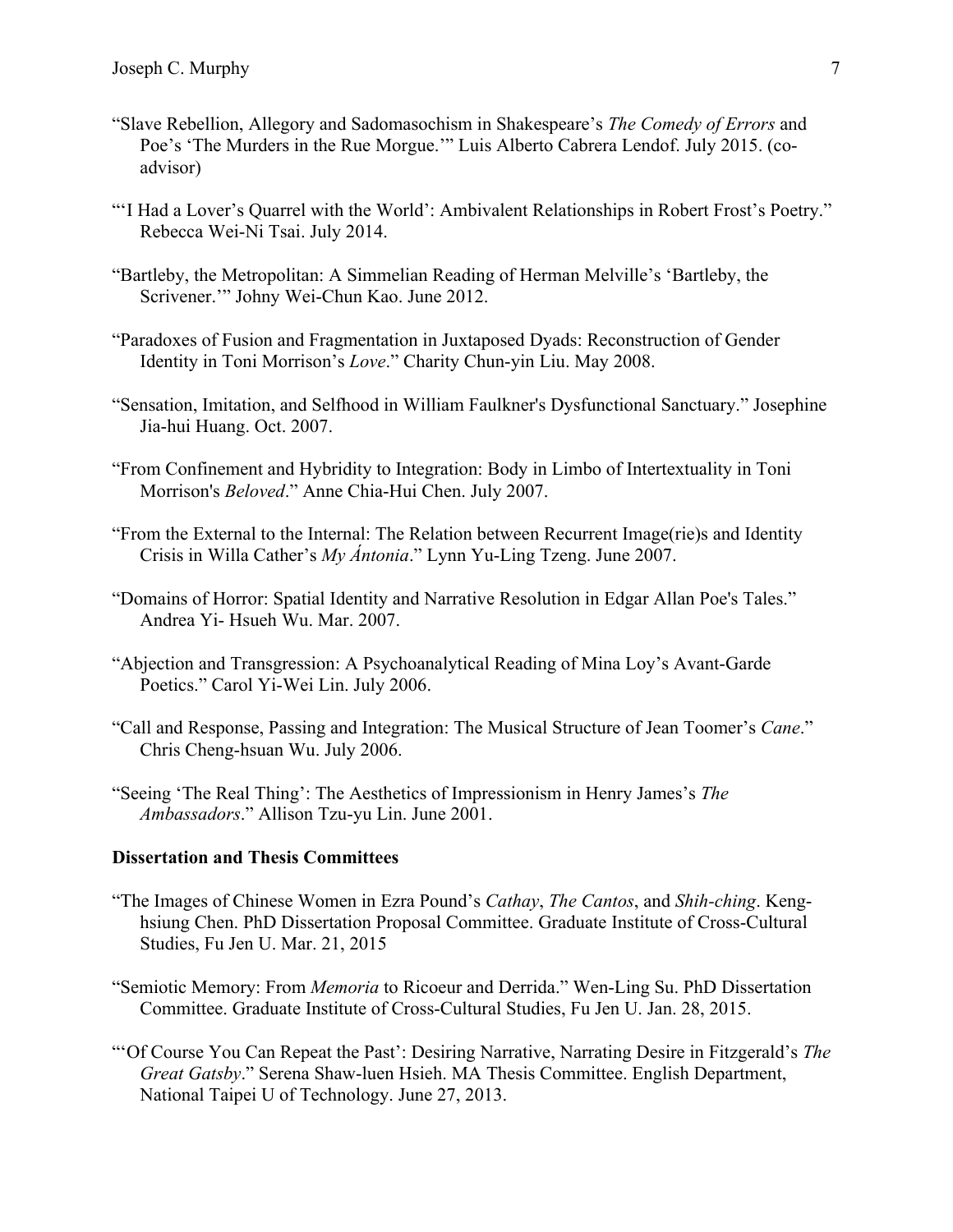"Why We Should Be Naked—Nature in Walt Whitman's *Democratic Vistas*." Lin Hsin-mei. MA Thesis Committee. English Department, National Chengchi U, Taipei. Jan. 7, 2013.

### **Online Teaching Resources**

- Study Guides: William Faulkner: An Introduction; *Light in August*; *The Sound and the Fury*; "Barn Burning." Literature and Culture Teaching Database (文學與文化教學資料庫). 2005- 2006. Hermes Database Project 匯文網資料庫計畫.
- Study Guides: Willa Cather: An Introduction; *Death Comes for the Archbishop*; *O Pioneers!*; "Behind the Singer Tower"; "Double Birthday"; "Neighbour Rosicky"; "Paul's Case." Literature and Culture Teaching Database (文學與文化教學資料庫). 2005-2006. Hermes Database Project 匯文網資料庫計畫.

### **Other Professional Experience**

Fu Jen Catholic University, Chair, Department of English Language and Literature, 2015-2018 Curriculum Committee, Development Committee, M.A. Program Committee, Admissions Committee, Scholarship Committee, Alumni Committee. Fu Jen U, Department of English. Editor, *Fu Jen Studies: Literature and Linguistics*, 2004-2013, 2018-2019. Editorial Board, *Fu Jen Studies: Literature and Linguistics*, 1999-2004, 2013-2015. Referee for *Cather Studies*, *Willa Cather Newsletter & Review*, *Concentric*, *NTU Studies in Language & Literature*, *Fiction and Drama*, *Tamkang Review*. Outside Reader, *Deutsch-taiwanische Hefte*, Fu Jen U, 2001. Session Organizer, Fu Jen University Fourth International Conference on Literature and Religion: Visions of the Spiritual in Contemporary Literature. Fu Jen U. Nov. 24, 2001. Session Organizer, The World's Fair as Public Sphere. American Studies Association, Washington, DC, Oct. 31, 1997. Plenary Panel Chair, Cather and the Arts. Fifteenth International Cather Seminar. U of Nebraska-Lincoln. June 10, 2015. Plenary Session Chair, Laughter and Philosophy. Comedy: From the Arts to Cultural Industry. National Taipei U of Technology, Nov. 28, 2014. Session Chair, Matters of Ruskin and of Rome. Cather in Europe/ Europe and Cather. Centro Studi Americani, Rome. June 14, 2014. Session Chair, Emphasis on Tom's Story. Willa Cather: Canyon, Rock, and Mesa Country. Fourteenth International Cather Seminar. Northern Arizona U, Flagstaff, AZ. June 18, 2013. Session Chair, Iconic Women. Willa Cather and the Nineteenth Century. Thirteenth International Cather Seminar. Smith College, Northampton, MA. June 24, 2011. Session Chair, Art and Outsiders. American Literature Association Annual Conference. Hyatt Regency, San Francisco. May 28, 2010. Session Chair, Classicism and Modernism. Cather, Chicago, and Modernism. Twelfth International Cather Seminar. University Center, Chicago, IL. June 25, 2009. Chair, Panel Discussion. Composition and Conversation Course and Autonomous Learning. English Teaching and Autonomous Learning Conference. Fu Jen U. April 8, 2009. Session Chair, European Matters. Willa Cather: A Writer's Worlds. Eleventh International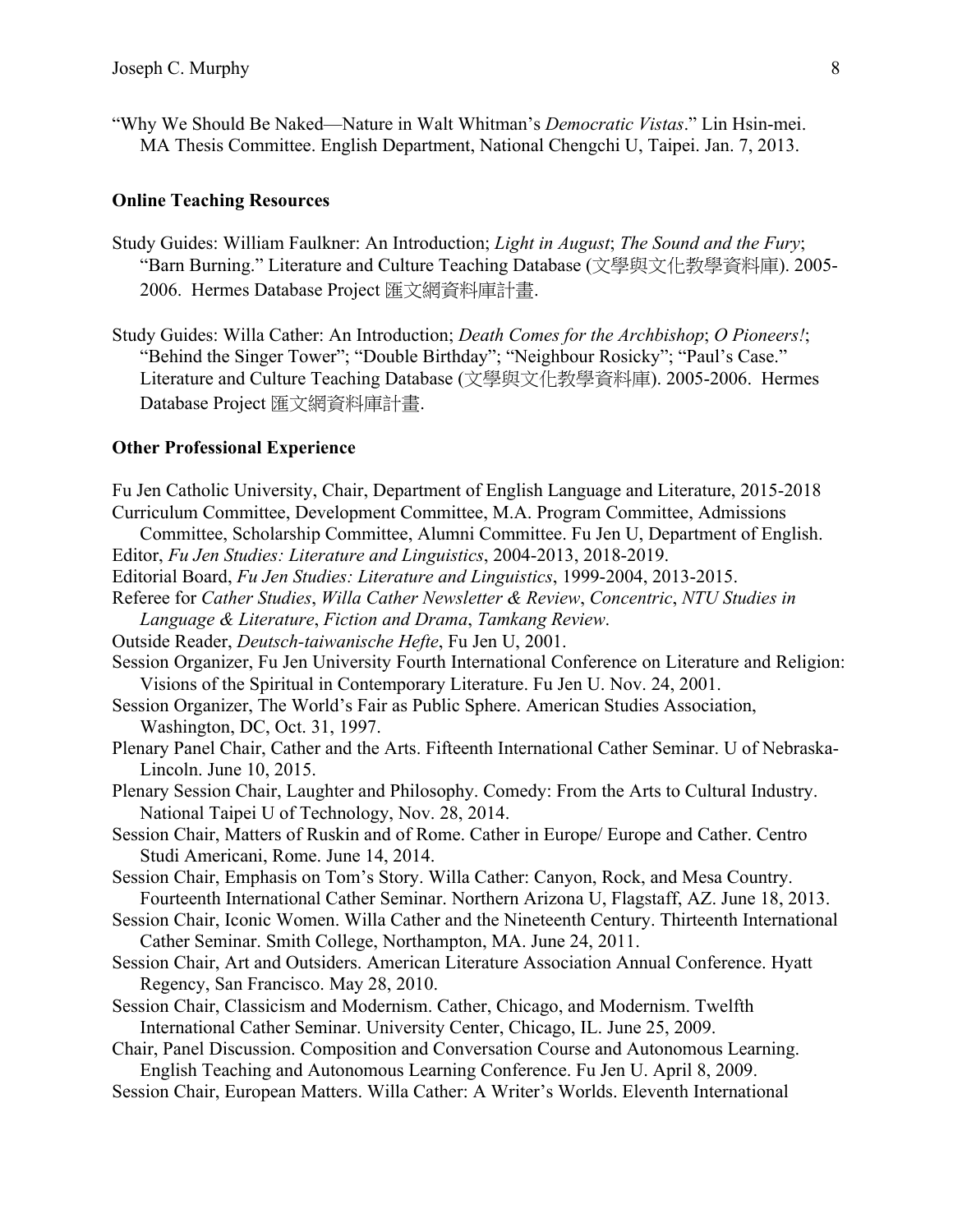Cather Seminar. Paris and Provence, France. June 27, 2007.

- Session Chair, Houses of Fiction. Violence, the Arts, and Cather. Tenth International Cather Seminar. U of Nebraska-Lincoln. June 22, 2005.
- Session Chair, Fifth Literature and Belief Symposium. Brigham Young U. March 19, 2004.
- Session Chair, Chicago Session. Cather as Cultural Icon. Ninth International Cather Seminar. Bread Loaf, VT. May 30, 2003.
- Session Chair, From Shadows to Light: Dante and His Times. Third Annual Fu Jen Medieval Conference. Mar. 21, 2002.
- Session Chair, Culture Studies Session. Reading for the New Millennium: PKU-SUNYA International Conference on American Literature and Culture. Beijing U, China. Oct. 26, 2001.
- Session Chair, Internet and the Teaching of English Literature. WWW & Multimedia English Teaching Seminar. Fu Jen U. June 18, 1999.
- Session Chair, Flannery O'Connor Seventieth Birthday Symposium. Center for the Study of Christian Values in Literature. Brigham Young U. Nov. 9, 1995.
- Seminar Fellow, Willa Cather: A Writer's Worlds. Eleventh International Cather Seminar. Paris and Provence, France. June 24-July 1, 2007.
- Seminar Fellow, Violence, the Arts, and Cather. Tenth International Cather Seminar. Red Cloud, NE, and U of Nebraska-Lincoln. June 18-25, 2005.
- Seminar Fellow, Cather as Cultural Icon. Ninth International Cather Seminar. Bread Loaf, VT. May 28-June 2, 2003.
- 墨樵 Murphy, Joseph C.﹒〈《輔仁學誌:文學與語言學》簡介〉("Introduction to *Fu Jen Studies*")。人文與社會科學簡訊,第六卷,第二期,25-26頁。(*Humanities and Social Sciences Newsletter Quarterly* 6.2 (2005): 25-26.) 國科會人文及社會科學發展處出版。
- Co-organizer, Commentator, and Roundtable Panelist. Sixth Renmin-Fu Jen Graduate Student Conference. English Department, Fu Jen U. June 29, 2015.
- Chair and Commentator, Fourth Renmin-Fu Jen Graduate Student Conference. English Department, Fu Jen U. June 26, 2013.
- Commentator and Advisor, Third Renmin-Fu Jen Graduate Student Conference. English Department, Renmin U, Beijing, China. Apr. 18, 2012.
- Co-organizer, Graduate Student Seminar. English Department, Fu Jen U. June 16, 2009.
- Session Chair and Respondent, Graduate Student Seminar. English Department, Fu Jen U. June 16, 2009.
- Session Chair and Respondent, Graduate Student Seminar. English Department, Fu Jen U. June 16, 2008.
- Voice Actor and Editor, E-Plan Language and Intercultural Learning Program. College of Foreign Languages. Fu Jen U. 2009-2013.
- Informal Open English Debate (with Fr. Daniel Bauer). Graduate Institute for Translation and Interpretation Studies 翻譯研究所. Fu Jen U. May 19, 2005.
- Topics Contributor, Fu Jen U English Speech Contest, Feb. 2007.
- Judge, Fu Jen U English Speech Contest, Apr. 10, 2001; Mar. 30, 2005.
- Judge, EF International Educational Institute, National English Contest for High School Students, Fu Jen U. Mar. 11, 2001.
- "Intercultural Family Life." Interview with Cindy Lee. Fall 2005. Culture Talk. Online English Self-Learning Center, Fu Jen U.
- Speech Recording for Simultaneous Translation. GITIS 翻譯研究所. June 7, 2005.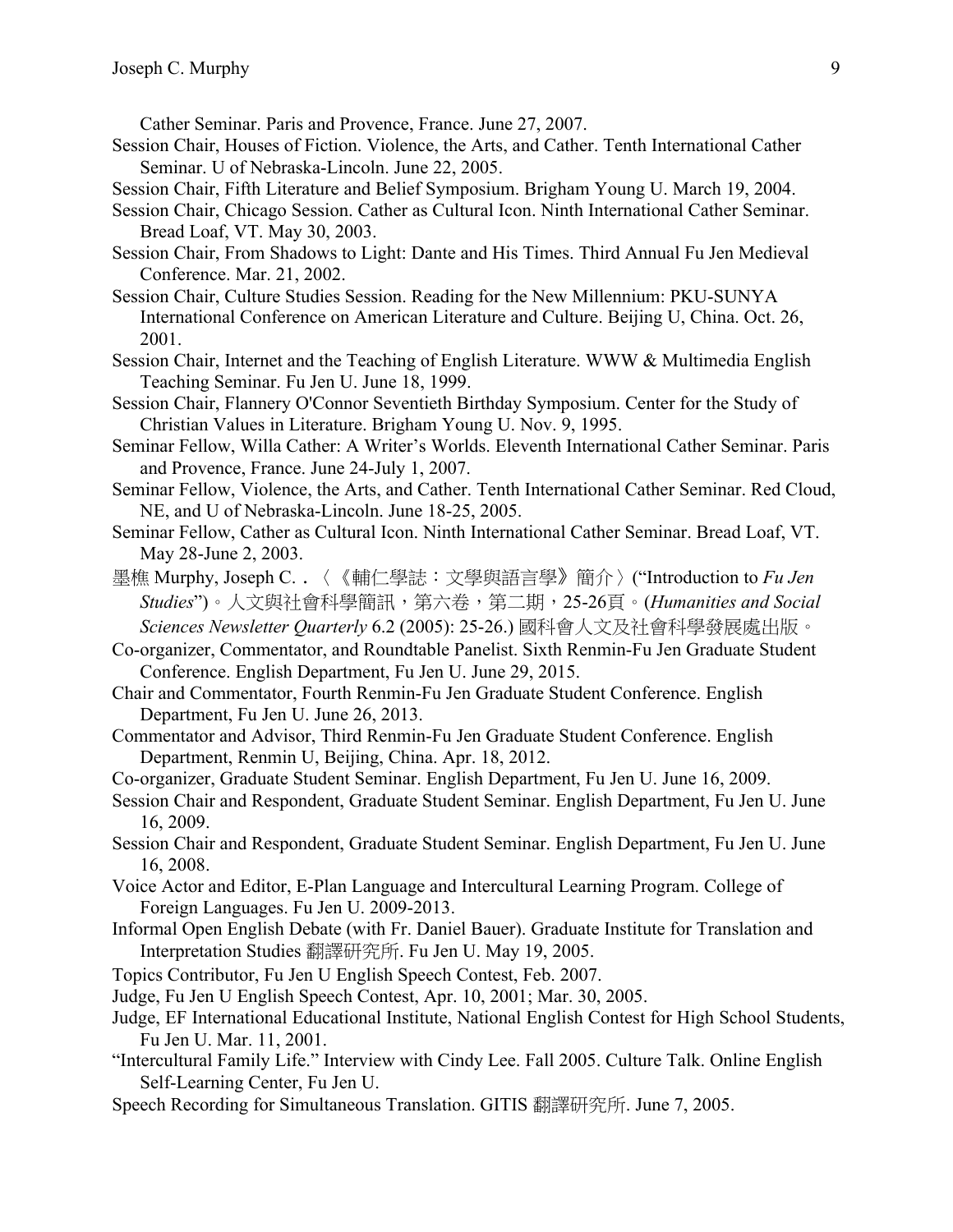- Sound Recording. Fu Jen English Internet-Assisted Course and Databank. Readings in Modern English for English Minors. 2001.
- "Some Differences between American and British Usage." Presentation (with Willa Murphy). English First Language School, Cambridge, England, Aug. 17, 2000.

Advisors Coordinator, Department of English, Fu Jen U, 1999-2000, 2004-2005, 2014-2015.

Sophomore Composition Coordinator, Department of English, Fu Jen U, 1998-2000, 2004-05, 2006-07, 2008-09, 2014-2015.

Director, Arts House Living-Learning Program, Department of Residential Living, U of Pennsylvania, 1994-96.

Writer, Career Planning and Placement Center, U of Pennsylvania, 1996-97.

## **Additional Teaching Appointments**

Advanced and Intermediate English Distance Learning (AIEDL) Program, Spring 2007. Assistant Professor of English (Adjunct). School of Continuing Education. Fu Jen Catholic University, 1998-2002. Visiting Assistant Professor of English, St. Vincent College, Latrobe, PA, 2002-2003. Instructor of English. Bureau of Immigration, Ministry of the Interior, Republic of China, 1999- 2000.

Lecturer in English. College of General Studies, University of Pennsylvania, Summer 1997.

# **Courses Taught**

Fu Jen University *Graduate* Advanced Writing American Allegories American Gothic Tradition American Literature and Spectacle American Literature and the Sublime American Literature and Visual Art American Novel: Revolution to Realism City in American Literature: Enlightenment to Modernity Early American Literature Major American Novels: Realism, Naturalism, and Regionalism Nineteenth-Century American Literature and Visual Art Research and Bibliography Romanticism and Landscape Thesis Writing Seminar Topics in American Literature and Painting Walt Whitman and Emily Dickinson Willa Cather and William Faulkner

*Undergraduate*  American Literature I American Literature II